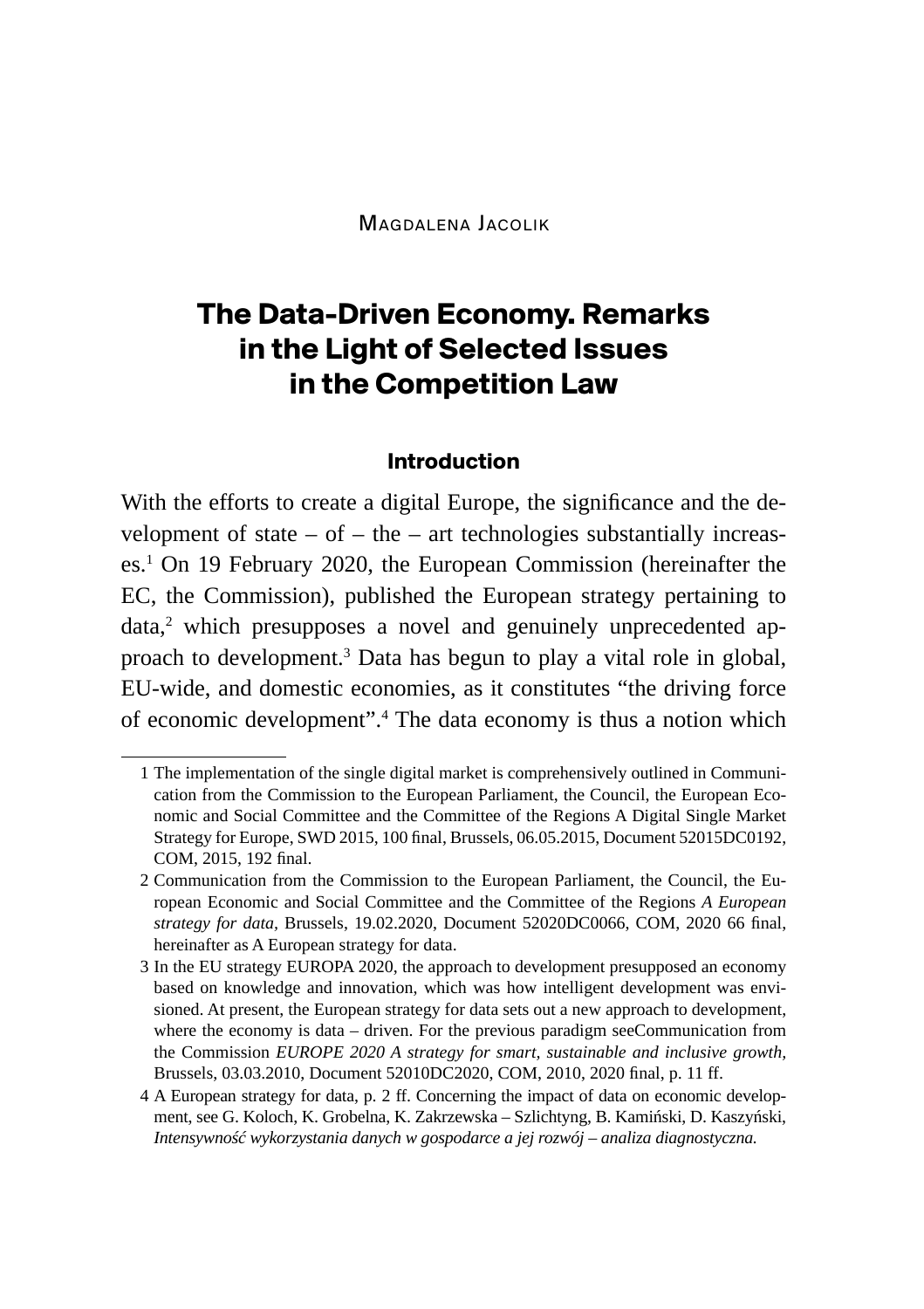describes the utilization of data potential<sup>5</sup> in the private and public sectors, shared $^6$  in order to achieve economic growth. $^7$  This strategy is expected to be implemented across the EU Member States within the next 5 years.<sup>8</sup> The European strategy for data represents a successive stage in the process of building the Digital Single Market.<sup>9</sup> It was published simultaneously<sup>10</sup> with the Communication of the Commission: Shaping Europe's Digital Future<sup>11</sup> and the White Paper on Artificial Intelligence  $-A$  European approach to excellence and trust.<sup>12</sup> This conception, formulated by means of political acts which determine the goals and directions of development, should be reflected in the legislation. The adoption of the General Data Protection Regulation (GDPR),<sup>13</sup> the regulation on the free flow on non – personal data,<sup>14</sup> the cybersecurity act<sup>15</sup>

- 7 Guidance on sharing private sector data, p. 1.
- 8 A European strategy for data, p. 1.
- 9 <https://www.gov.pl/web/cyfryzacja/gospodarka-oparta-o-dane-przemysl->.
- 10 A European strategy for data, p.1 ff.

15 Regulation EU 2019/881 of the European Parliament and of the Council of 17 April 2019 on the European Union Agency for Cybersecurity and on information and communications

<sup>5</sup> Commission Staff Working Document: Guidance on sharing private sector data in the European data economy accompanying the document Communication from the Commission to the European Parliament, the Council, the European economic and social Committee and the Committee of the Regions "Towards a common European data space" COM, 2018, 232 final, Brussels, 25.04.2018, SWD, 2018, 125 final, p. 1. Hereinafter: Guidance on sharing private sector data.

<sup>6</sup> Proposal for a Regulation of the European Parliament and of the Council on European data governance Data Governance Act, Brussels, 25.11.2020, Document 52020PC0767, COM, 2020, 767 final, 2020/0340, COD, p. 1. Hereinafter: Data Governance Act and A European strategy for data, p. 7 ff.

<sup>11</sup> Communication from the Commission to the European Parliament, the Council, the European Economic and Social Committee and the Committee of the Regions. Shaping Europe's digital future, Brussels, 19.02.2020, Document 52020DC0067, COM, 2020, 67 final. Hereinafter: Shaping Europe's digital future.

<sup>12</sup> White Paper on Artificial Intelligence – A European approach to excellence and trust, Brussels, 19.02.2020, Document 52020DC0065, COM, 2020, 65 final.

<sup>13</sup> Regulation EU 2016/679 of the European Parliament and of the Council of 27 April 2016 on the protection of natural persons with regard to the processing of personal data and on the free movement of such data, and repealing Directive 95/46/EC, Official Journal of the European Union of 04.05.2016, L 119/1, Document 32016R0679.

<sup>14</sup> Regulation EU 2018/1807 of the European Parliament and of the Council of 14 November 2018 on a framework for the free flow of non – personal data in the European Union, Official Journal of the European Union of 28.11.2018, L 303/59, Document 32018R1807.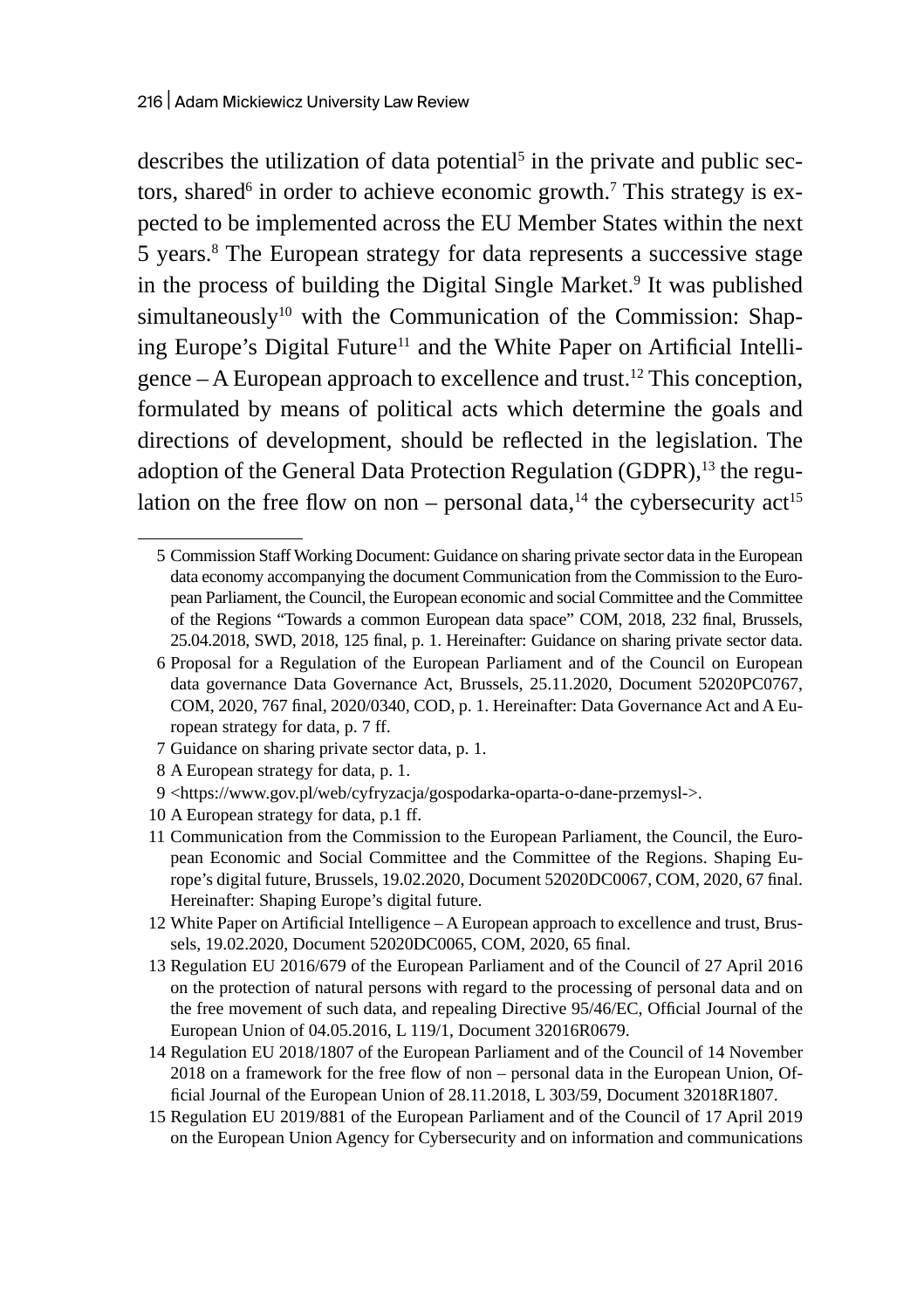and the open data directive<sup>16</sup> make up the legislative output to date, thanks to which the data economy may be shaped and pursued.<sup>17</sup>

The adoption of a new approach to development entails a range of issues of alegal, economic and social nature that need to be examined and studied in greater detail. However, the scope of these issues is very broad indeed, which is why this paper focuses on the data economy as it relates to selected questions in competition law.<sup>18</sup> Specifically, this includes observations regarding threats associated with thesharing of confidential business data, or data subject to intellectual property protection laws,<sup>19</sup> between participants in the market economy, i.e. enterprises, $20$  as well as actions which restrict competition in the light of the new approach to development.

### **Sharing Confidential Company Data in the Private Sector**

Exploiting the potential of data sharing in the private sector $21$  naturally links the data economy and competition law.<sup>22</sup> In accordance with the

- 18 A European strategy for data, pp. 5 and 14.
- 19 Data Governance Act, p. 1, note 3.
- 20 Enterprises and consumers as participants of the market economy are discussed in K. Strzyczkowski, *Prawo gospodarcze publiczne*, Warsaw 2011, p. 388.
- 21 A European strategy for data, p. 7.
- 22 Ibidem, p. 5 and 14. On the risk of potential breaches of the competition law, see Recital (29) of the Data Governance Act.

technology cybersecurity certification and repealing Regulation EU No 526/2013, Official Journal of the European Union of 07.06.2019, L 151/15, Document 32019R0881.

<sup>16</sup> Directive EU 2019/1024 of the European Parliament and of the Council of 20 June 2019 on open data and the re – use of public sector information, Official Journal of the European Union z 26.06.2019, L 172/56, Document 32019L1024.

<sup>17</sup> AEuropean strategy for data, p.4.On the implementation of development policy, see the Development Policy Act of 6 December 2006, Journal of Laws 2020, item 1378 and e.g. K. Kokocińska, *Prawny mechanizm prowadzenia polityki rozwoju w zdecentralizowanych strukturach władzy publicznej*, Poznań 2014; K. Kokocińska, *Współzależność prawa i programowania*, in: *Administracja a strategie i polityki publiczne,* ed. A. Jurkowska – Gomułka, Warsaw 2016, pp. 25–37, K. Kokocińska, *Wybrane formy prowadzenia polityki rozwoju*, in: *Instrumenty i formy prawne działania administracji gospodarczej*, ed. B. Popowska, K. Kokocińska, Poznań 2009, pp. 135– 180, K. Kokocińska, Współdziałanie podmiotów władzy publicznej na rzecz rozwoju, "Ruch prawniczy, ekonomiczny i socjologiczny" 2015, vol 3, pp. 181–191.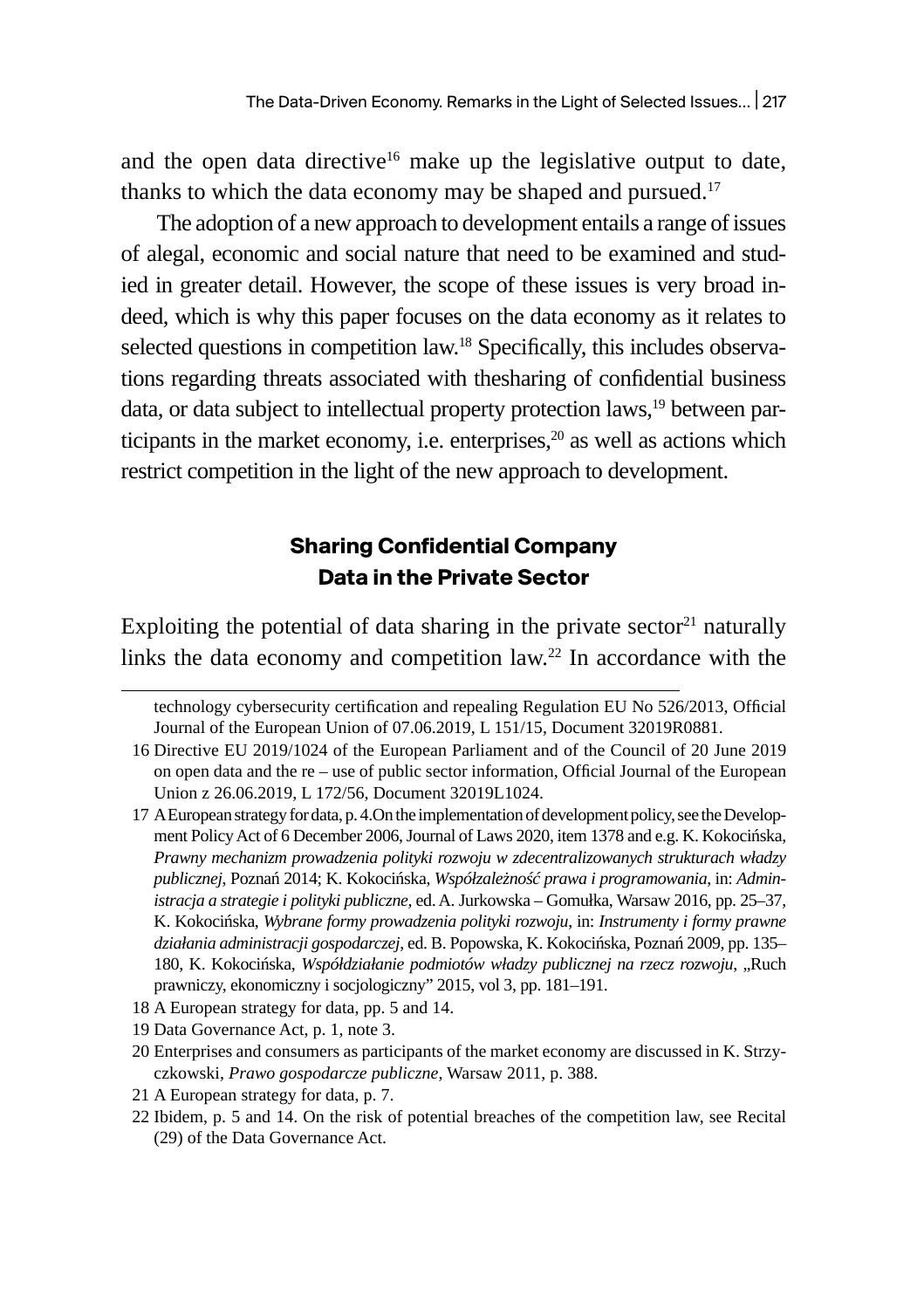proposal for a EU data governance regulation [hereinafter the Data Governance Act] sharing data as part of the new approach to development also applies to data which is commercially confidential and regulated by intellectual property protection laws.<sup>23</sup> This creates a risk of competition being restricted and enterprises potentially losing their competitive advantage<sup>24</sup> as well as – in the opinion of this author – the possibility of the freedom of economic activity being violated.

Here, the principal deliberations set out with Art. 11(1)and (3–6) of the Act on Combating Unfair Competition of 16 April 1993 [hereinafter the CUC], pursuant to which the disclosure, use or obtaining of information which is confidential to the enterprise constitutes an act of unfair competition.25 The aforementioned statute is intended to protect this-

<sup>23</sup> Data Governance Act, p. 1, note 3.

<sup>24</sup> Recital (29) of the Data Governance Act and A European strategy for data, p. 7.

<sup>25</sup> Art. 11(1) of the Act on Combating Unfair Competition of 16 April 1993, Journal of Laws of 2020, item 1913. Hereinafter: CUC. See also Art. 11(3) CUC: "Obtaining confidential enterprise information constitutes an act of unfair competition, in particular when this occurs without the consent of the entity entitled to use or dispose of the information, and results from the unlawful access, appropriation, or duplication of documents, objects, materials, substances, or digital files which encompass that information or enable inferences about their content"; Art. 11(4) CUC: "Use or disclosure of confidential information of an enterprise constitutes an act of unfair competition, in particular when this occurs without the consent of the entity entitled to use or dispose of the information,and violates the obligations to restrict its use or disclosure arising under the statute, legal transaction or otheract, or when it has been effected by a person who obtained the information by committing an act of unfair competition"; Art. 11(5) CUC: "Disclosure, use, or obtaining information which is confidential to the enterprise constitutes an act of unfair competition also when at the moment of its disclosure, use or obtaining a person had the knowledge or, maintaining due diligence, could have the knowledge that the information had been obtained directly or indirectly from one who had used or disclosed it in the circumstances specified in Section 4"; and Art. 11(6) CUC: "Use of confidential information of an enterprise which consists in producing, offering, marketing, as well as inbound or outbound movement and storage of goods for that purpose constitutes an act of unfair competition, if a person who performed the act in question had the knowledge or, maintaining due diligence, could have the knowledge that the properties of the goods, including aesthetic and functional properties, their manufacturing or selling process have been to a substantial extent formulated as a result of the act referred to in Section 1, effected in the circumstances specified in Section 4." See also Directive EU 2016/943 of the European Parliament and of the Council of 8 June 2016 on the protection of undisclosed know – how and business information against their unlawful acquisition, use and disclosure*,* Official Journal of the European Union of 15.06.2016, L 157/1, Document 32016L0943.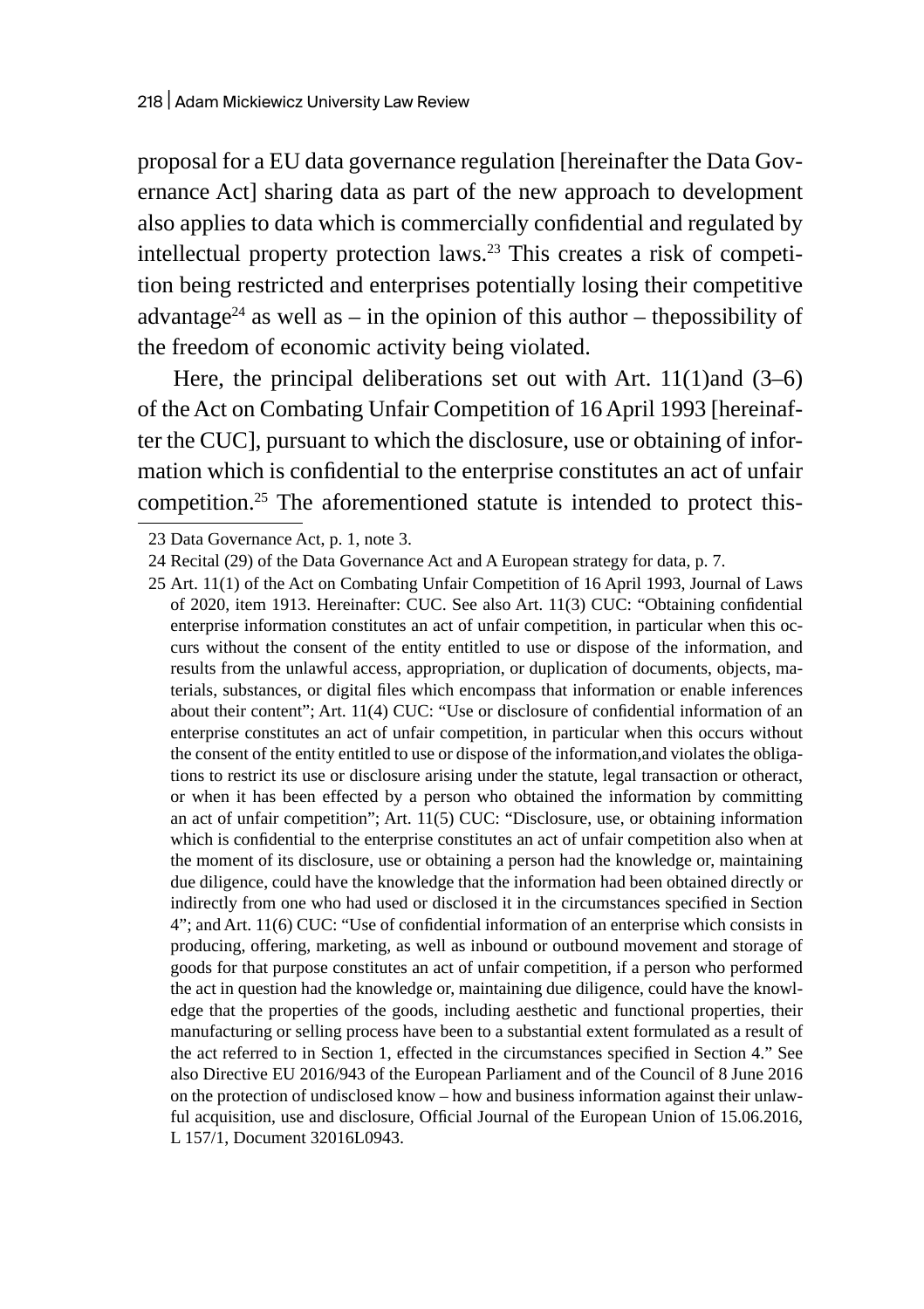kind ofinformation. Assets and resources are what determines the competitive advantage of enterprises,<sup>26</sup> while their confidentiality is one of the crucial elements of that advantage.<sup>27</sup> Sharing such data creates a risk of the potential restriction of competition as well as potential loss of the advantage if the law-sector-specific and competition related provisions – is not adequately aligned<sup>28</sup> with the needs of the data – driven economy.<sup>29</sup>

Given the above, this author undertakes a somewhat broader analysis. It needs to be noted that there is a notion in jurisprudence according to which the freedom of economic activity, ensured under Articles 20 and 22 of the Polish Constitution<sup>30</sup> not only spans the freedom to engage in, conduct, and terminate economic activity, $31$  but also covers free competition.32 It seems legitimate, therefore, to conclude that a potential limitation of competition due to sharing the confidential data of an enterprise may result in a violation of the freedom of economic activity. This approach may be inferred from the rationale to the judgment of the Constitutional Tribunal of 19 January 2010, file no. SK 35/08 which,

29 Ibidem, p. 6 see also note 16.

<sup>26</sup> D. Grego – Planer, *Potencjał konkurencyjny ukrytych liderów polskiej gospodarki*, Toruń 2016, p. 63. Regarding assets and resources see also M. J. Stankiewicz, *Konkurencyjność przedsiębiorstwa. Budowanie konkurencyjności przedsiębiorstwa w warunkach globalizacji*, Toruń 2002, p. 22 ff. Also, data constitutes a resource required to manufacture goods or/and provide services; see A European strategy for data, p. 2 ff.

<sup>27</sup> A. Michalak, *Ochrona tajemnicy przedsiębiorstwa. Zagadnienia cywilnoprawne*, Zakamycze 2006, p. 21.

<sup>28</sup> Certain Member States have already begun adjusting their legislation. One of the examples is the "(…)Finnish law on secondary use of health and social data, creating a data permit authority"; see A European strategy for data, p. 6 see also note 15.

<sup>30</sup> Articles 20 and 22, Constitution of the Republic of Poland of 2 April 1997, Journal of Laws of 1997, no. 78, item 483 as amended. Hereinafter: CRP.

<sup>31</sup> E. Kosiński, *Aspekt prawny wolności gospodarczej*, "Kwartalnik Prawa Publicznego" 2003, vol. 3, no. 4, 2003, p. 13 ff.

<sup>32</sup> See e.g. K. Pawłowicz, *Prawo człowieka do swobodnej działalności gospodarczej*, in: *Prawa człowieka w społeczeństwie obywatelskim,* ed. A. Rzepliński, Warsaw 1993, p. 69 ff., J. Węgrzyn, *Wolność prowadzenia działalności gospodarczej,* in: *Realizacja i ochrona konstytucyjnych wolności i praw jednostki w polskim porządku prawnym,* ed. M. Jabłoński, Wrocław 2014,p. 522, J. Kołacz, *Swobody cząstkowe a swoboda działalności gospodarczej,*  "Ruch prawniczy, ekonomiczny i socjologiczny", 2008, vol. 2 - 2008, p. 80.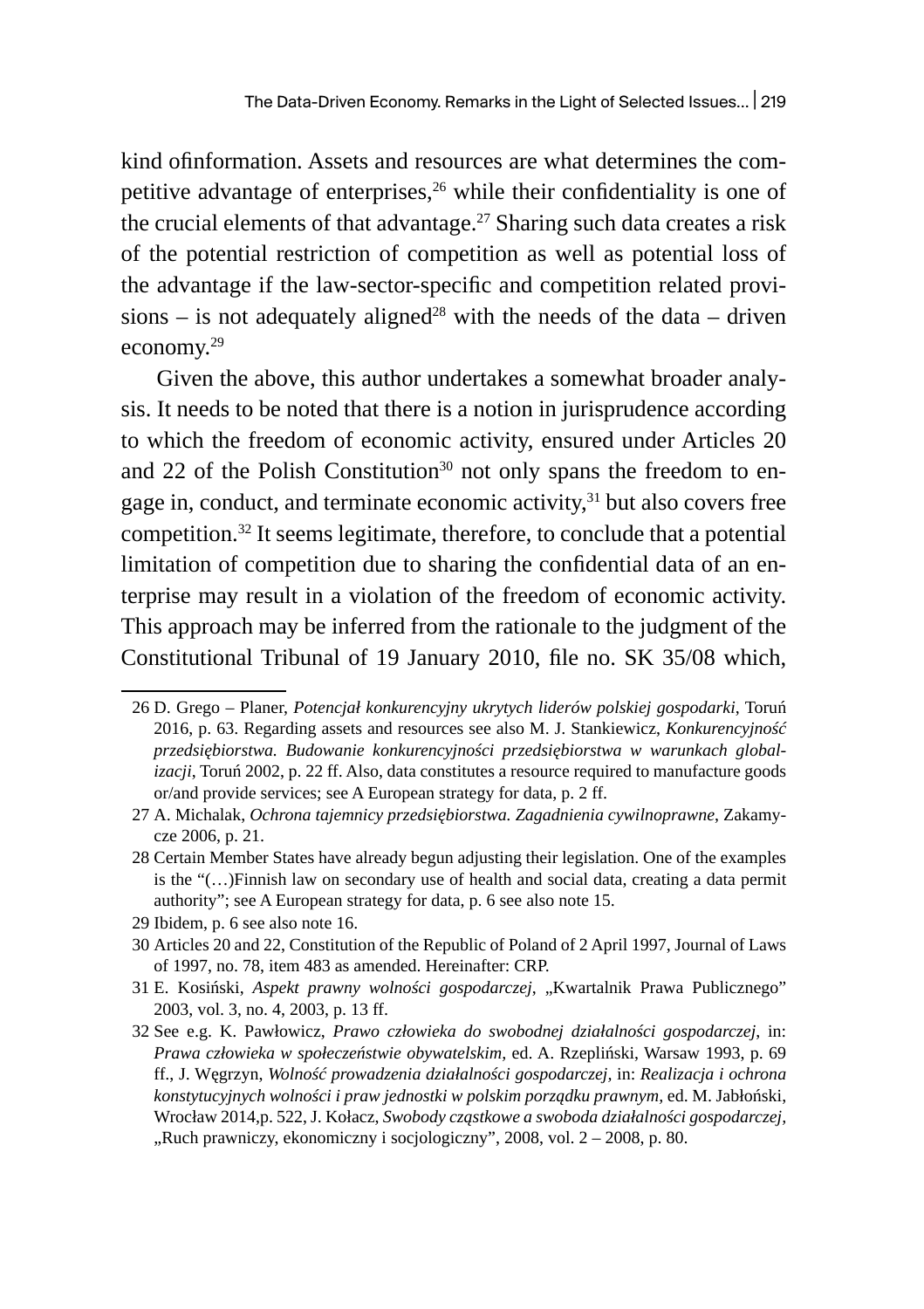invoking the jurisprudence in the domain of public economic law, states as follows: "The essence of conducting economic activity, construed as a public subjective right, is the freedom of a private – law entity to engage in and carry out such an activity. Both public authorities and other legal entities are charged with the obligation to refrain from intervening – whether through legal or factual actions – in the sphere of free economy. An entity exercising their freedom makes fundamental decisions in several areas. In particular, they decide about: (…) the methods and the scope of conducting the activity, including activity in the fields of:  $(...)$  competition  $(...)$ ".<sup>33</sup> Effective competition is characterized by competing  $-$  a rivalry<sup>34</sup> of enterprises (on equal terms) and striving to produce and then supply the consumerwith products or/and services of the best possible quality and at the most advantageous prices.<sup>35</sup> Consequently, sharing data that is " $(...)$  vital for competition  $(...)$  enables enterprises to gain knowledge concerning market strategies of their actual or potential competitors (…) including information relating to future prices, production costs, quantities and volumes, turnover, sale, or capacities"<sup>36</sup> will, in the opinion of this author, affect the resources which have an impact on the competitiveness of an enterprise.<sup>37</sup> Again, this may lead to potential restriction of competition<sup>38</sup> and, in the broad sense, a potential violation of economic freedom. It may be argued that

<sup>33</sup> Rationale to the Judgment of the CT of 19 January 2010, SK 35/08., p. 10.

<sup>34</sup> On competition or rivalry of businesses,see e.g. D. Miąsik, *Reguła rozsądku w prawie antymonopolowym*, Zakamycze 2004, pp. 28–31., C. Norgren, *Sprawnie funkcjonujące rynki – wyzwanie dla urzędów antymonopolowych i rządów,* in: *Ochrona konkurencji i konsumentów w Polsce i Unii Europejskiej (studia prawno – ekonomiczne)*, ed. C. Banasiński, Warsaw 2005, p. 49 and M. J. Stankiewicz, op. cit., p. 18.

<sup>35</sup> <https://www.europarl.europa.eu/factsheets/pl/sheet/82/polityka-konkurencji>. Concerning competition, see also E. Próchniak, J. Zygadło, *Ochrona konkurencji i konsumentów,* Bydgoszcz 1998, pp. 9–12.

<sup>36</sup> Recital 29 of the Data Governance Act.

<sup>37</sup> On the assets and resources of businesses see M. Błaszczyk, *Przedsiębiorstwo jako elastyczny system zasobów*, "Handel Wewnętrzny" 2017, vol. I, no. 3, pp. 29–39.

<sup>38</sup> On the potential restriction of competition in connection with the sharing competitively sensitive data, see Recital 29 of the Data Governance Act.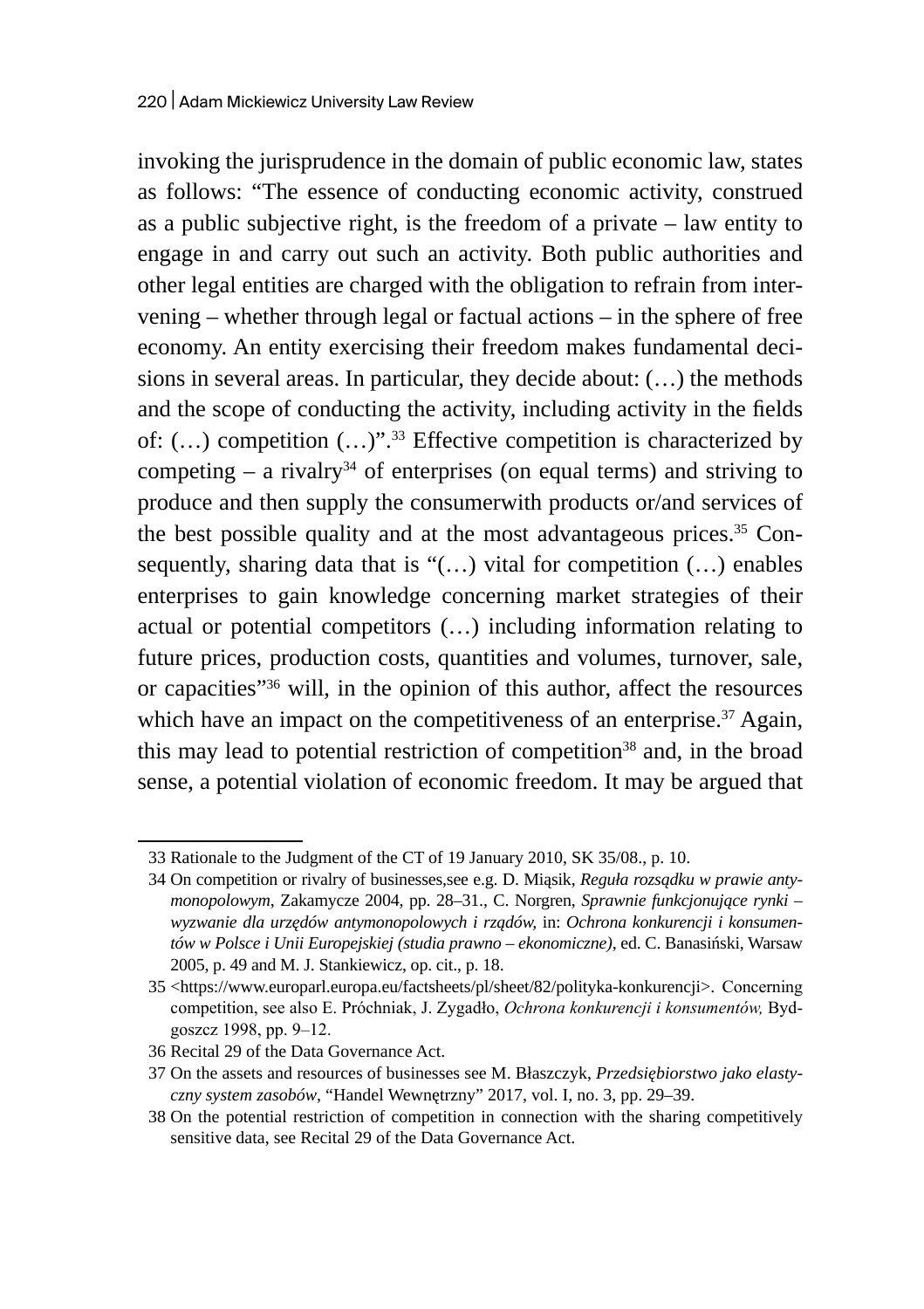data will be shared in the public interest<sup>39</sup> while respecting the private interests of the entrepreneurs.<sup>40</sup> However, the counter argument to this is that, due to hypothetically detrimental phenomena which inhibit competition and infringe the liberty of economic activity, the balance between public interest and the interests of the entrepreneurs will be undermined.41

At this point, it may be briefly noted that data sharing among enterprises will influence the parameters of competition.<sup>42</sup> Based on the Data Governance Act, which sets forth that:  $\lq$ (...) data – based products and services developed in one Member State may need to be customised to suit the preferences of customers in another Member State (…). As such, data needs to be able to flow easily through EU – wide and cross – sector value chains  $(...)^{v}$ ,<sup>43</sup> it may be inferred that implementation of the new approach to development will promote increased quality of products and/or services.<sup>44</sup> The data used by businesses<sup>45</sup> will reflect the needs of the market<sup>46</sup> and therefore be a "vehicle of information"

46 *Intensywność wykorzystania danych…*

<sup>39</sup> A European strategy for data, p. 6, 21.

<sup>40</sup> Ibidem, p. 13 note 39 and p. 18.

<sup>41</sup> On preserving the balance of interests, see Summary of the Opinion of the European Data Protection Supervisor on EDPS Opinion on the European strategy for data, 2020/C 322/04, p. 1., Hereinafter: EDPS Opinion Summary.

<sup>42</sup> On the actions of entrepreneurs which affect the parameters of competition,see Communication from the Commission – Guidelines on the applicability of Article 101 of the Treaty on the Functioning of the European Union to horizontal co – operation agreements, Official Journal of the European Union of 14.01.2011, C 11/1, Document 52011XC0114 04. Hereinafter: the Guidelines on horizontal co – operation agreements. On the question of impact of data sharing on the product quality, price, innovativeness and production, see G. Koloch, K. Grobelna, K. Zakrzewska – Szlichtyng, B. Kamiński, D. Kaszyński, *Intensywność wykorzystania danych w gospodarce a jej rozwój – analiza diagnostyczna*.

<sup>43</sup> Data Governance Act, p. 3.

<sup>44</sup> For instance, Finland saw an increase in the quality of healthcare. In that respect, see also: *Intensywność wykorzystania danych…*.

<sup>45</sup> Sectors in which data access applies are outlined in Data Governance Act, p. 2.

Concerning examples of prospectively shared data, see Communication from the Commission to the European Parliament and the CouncilGuidance on the Regulation on a framework for the free flow of non – personal data in the European Union, Brussels, 29.05.2019, Document 52019DC0250, COM, 2019, 250 final, hereinafter Guidance on the Regulation on non – personal data.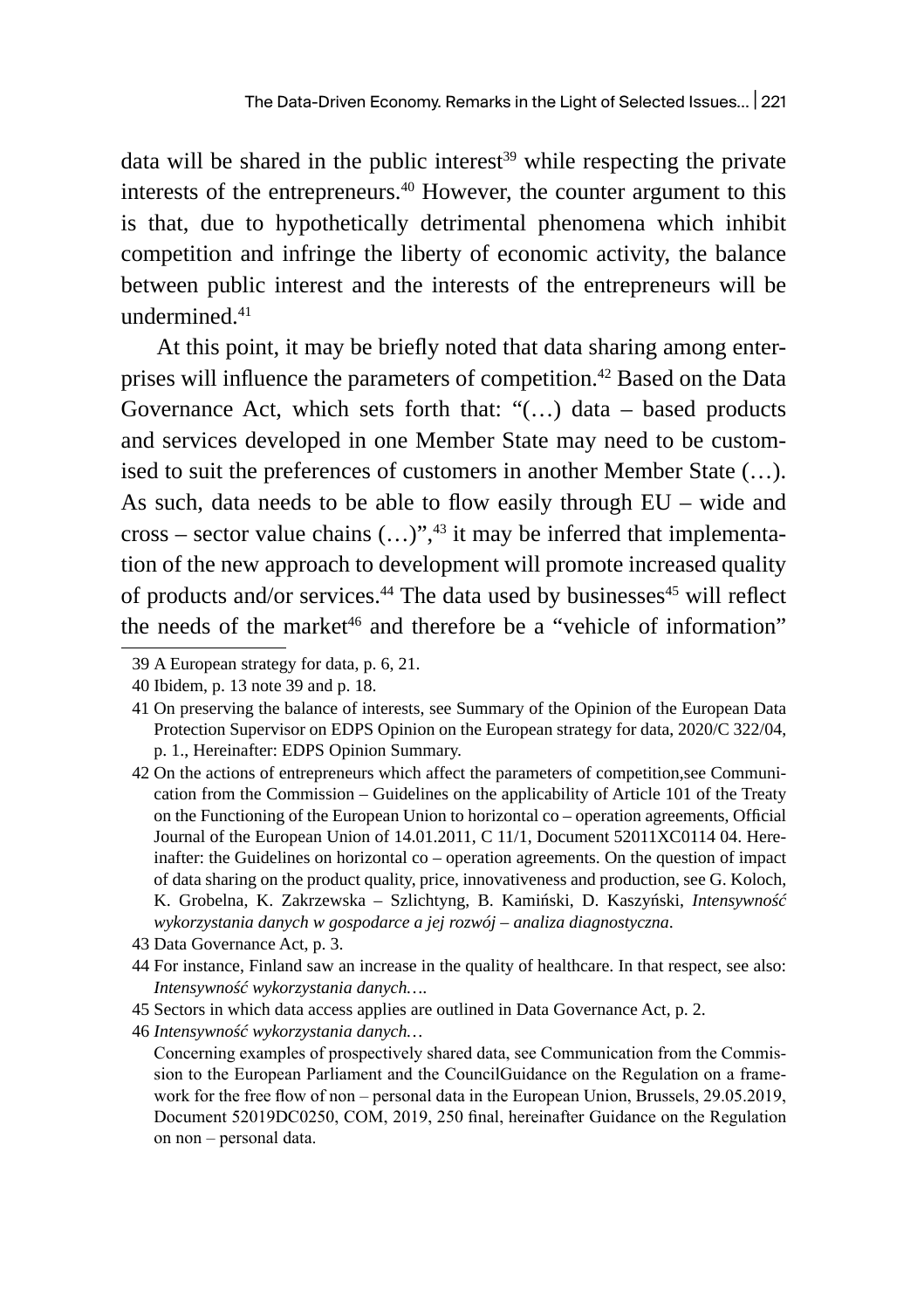and at the same time a "key" to satisfying social and economic demand. Although this paper does not delve into the issue, it is still worth noting(referring briefly to product quality) that this is a compelling area for further, detailed jurisprudential studies.

# **The Data Economy and the Potential Risk of Monopolies, Oligopolies and Collusion Between Enterprises**

The data economy involves the wide application of state-of-the-art technologies,<sup>47</sup> which is why the new approach to development necessitates appropriate conditions in which the approach can be implemented (e.g. the introduction of adequate safeguards to protect data, $48$  cloud services or quantum computations). $49$  On the other hand, modern technologies may cause monopolies and oligopolies to emerge,<sup>50</sup> therefore actions to foster an economy which efficiently utilizes data can indeed entail potential risks in that respect.<sup>51</sup> Nonetheless, the above market types are formed<sup>52</sup> in connection with the digital infrastructure required to implement the new approach and assure conditions for the subse-

<sup>47</sup> *Intensywność wykorzystania danych…*

<sup>48</sup> EDPS Opinion Summary, p. 1.

<sup>49</sup> <https://www.europarl.europa.eu/meetdocs/2014\_2019/plmrep/COMMITTEES/ITRE/ PR/2021/02–23/1212999PL.pdf>.

<sup>50</sup> M.K. Kolasiński, *Unijne prawo konkurencji*, in: *Podstawy prawa Unii Europejskiej z uwzględnieniem Traktatu z Lizbony,* ed. J. Galster, Toruń 2010, p. 548 ff.

<sup>51</sup> By way ofanalogy toA. Jurkowska – Gomułka, see*Polityka elektromobilności i polityka konkurencji: korelacje*, in: *Prawne i ekonomiczne aspekty rozwoju elektromobilności,*  ed. K. Kokocińska, J. Kola, Monografie Prawnicze, Warsaw 2019, pp. 19–38 and M. Jacolik, *Rozwój elektromobilności w Polsce w kontekście wybranych zagadnień prawa konkurencji,* "Zeszyt Studencki Kół Naukowych Wydziału Prawa i Administracji UAM", No. 9, Poznań 2019, pp. 69–82. Furthermore, the potential emergence of monopolies and oligopolies may be deduced from the questions asked in the Draft Report on a European strategy for data, namely: "Who will this trend benefit? Will the data create opportunities for companies of all shapes and sizes, or will data be concentrated in the hands of a few technological giants?"; see Draft Report on a European strategy for data p. 9.

<sup>52</sup> M.K. Kolasiński, op. cit., pp. 546 and 548.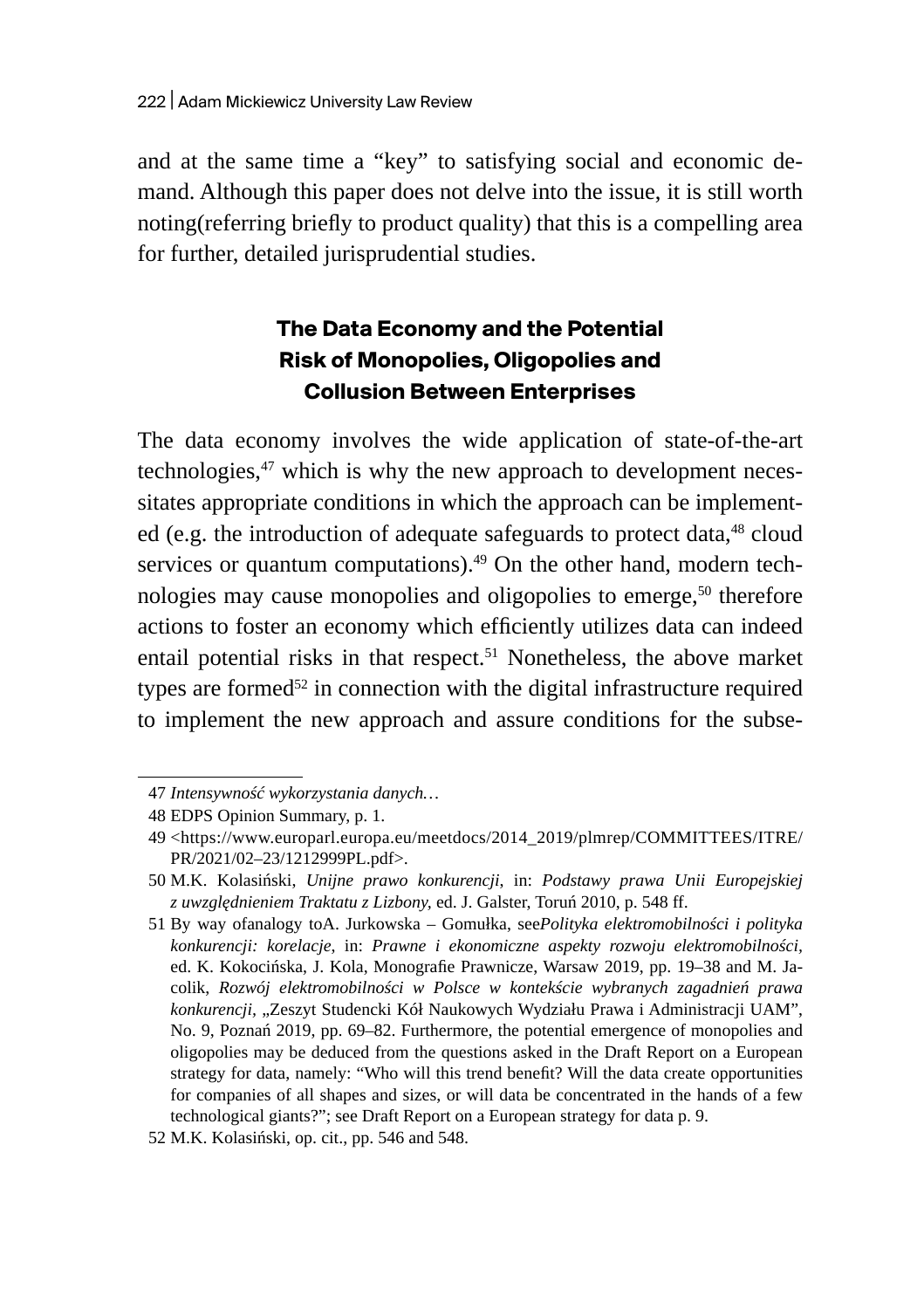quent functioning of data – driven economy,<sup>53</sup> but it does not occur as a result of sharing a specific range and category of data (although it is possible for monopolies and oligopolies to be established in this case as well). This appears to follow from the assertions made in *Przemysł+*, a study prepared by the Ministry of Digital Affairs, in which "the data – driven economy is the next, fourth stage of digital development (…). (…) a race in which the future shape of the data economy is at stake gathers pace, with (…) major technological concerns, (…) economic blocs  $(...)$  as actively involved participants." $54$ 

The emergence of a monopolistic market is likely to be observed in two stages. Technologically advanced enterprises<sup>55</sup> may rise to be leaders in the process of implementing the new approach to development. Hypothetically, this creates a situation where rules and conditions – governing the use of digital infrastructure, for instance – can be dictated and actually made binding. Consequently, an advantage is achieved over businesses with inferior capital already in the initial phase of implementation.<sup>56</sup> It is evident that only large technological companies can afford to become involved in developing the data – driven economy<sup>57</sup> (unlike SMEs<sup>58</sup>). Mechanisms which jeopardize free competition, such as monopolies<sup>59</sup> can also materialize at a later stage, when the data economy has already begun to function.Businesses with considerable capital have the ability to employ highly advanced technologies to carry out data –

<sup>53</sup> On the required digital infrastructure see Shaping Europe's digital future, pp. 1–6.

<sup>54</sup> M. Borowik, L. Maśniak, R. Kroplewski, H. Romaniec, *Przemysł +*, p. 7.

<sup>55</sup> At present, solutions such as cloud services enjoy little popularity in Europe. On data – related infrastructure and technologies see: A European strategy for data, p. 9 ff.

<sup>56</sup> Conclusion derived from the description of unequal standing on the market; see A European strategy for data, p. 8.

<sup>57</sup> Research into new technologies is an option available exclusively to businesses with substantial financial resources; see M.K. Kolasiński, op. cit., p. 549.

<sup>58</sup> Ibidem. Also concluded from the description of unequal position on the market; see A European strategy for data, p. 8.

<sup>59</sup> Monopolization and cartelization are defined as threats to the mechanisms of free competition; see K. Strzyczkowski, op. cit., p. 382.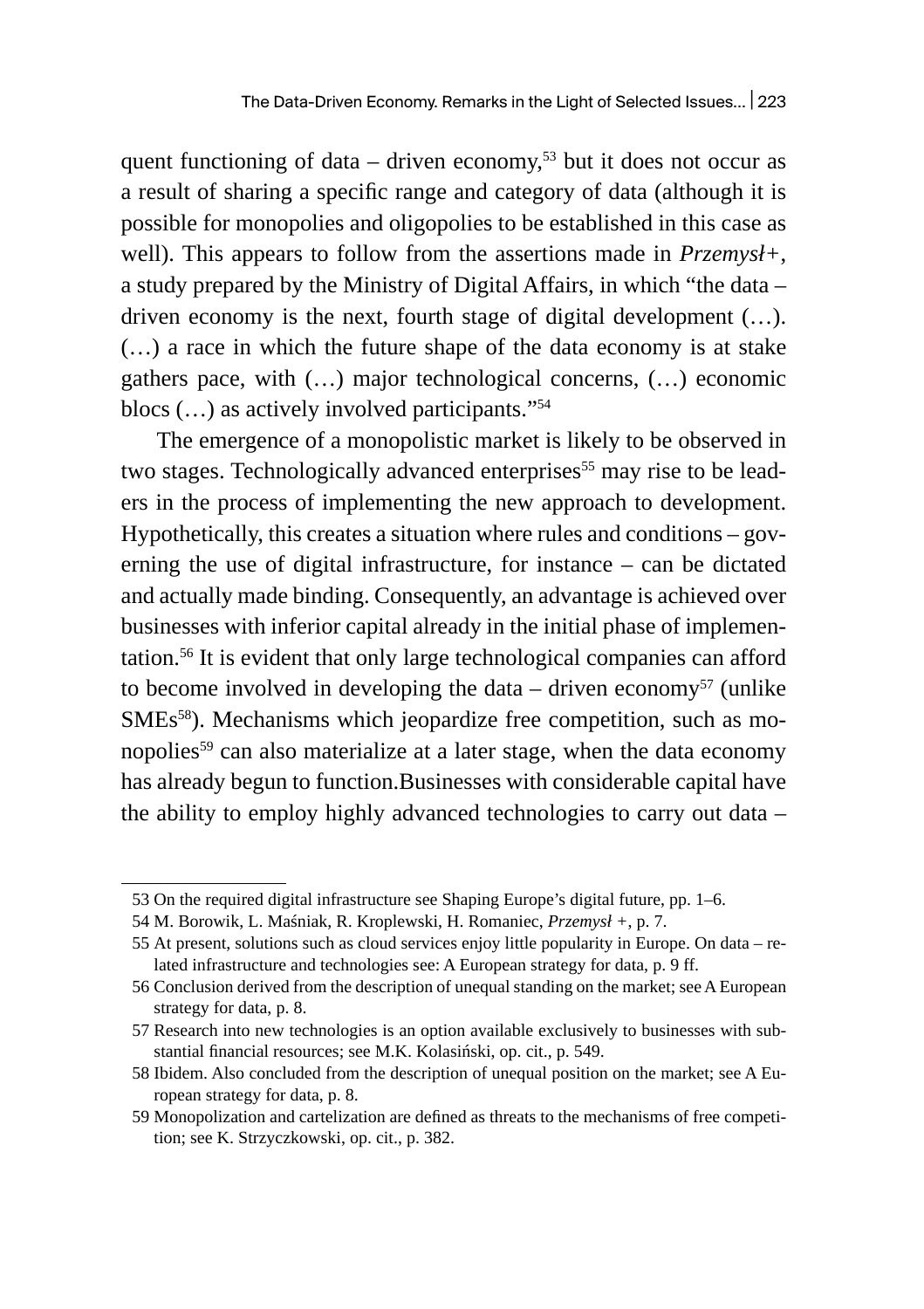based operations $60$  while relying on big data solutions or business analytics methods.<sup>61</sup> Consequently, data sharing can be taken advantage of in a more efficacious fashion. $62$ 

Oligopolistic markets promote cartel collusion;<sup>63</sup> thus, hypothetically, technological giants may potentially be inclined to enter into such agreements, for instance with regard to terms and conditions/prices of access to cloud services.

Briefly recapitulating the above, while the status of a monopolistic or dominant enterprise is not prohibited, a prescription is imposed on such conduct or operations of a monopolistic business which violate competition law.<sup>64</sup> Thus, it is contrary to the provisionsof the Competition and Consumer Protection Act of 16 February 2007 [hereinafter CCPA]<sup>65</sup> to engage in any practices which interfere with competition, such as abuse of dominant position $^{66}$  and any collusionbetween enterprises.  $^{67}$ 

However, businesses may agree on an arrangement which "contributes to the improved production and distribution of goods" or to "technological or economic progress", and those constitute exceptions from the general prohibition set forth in Art. 6(1)CCPA.<sup>68</sup> Such agreements may be arrived at as

<sup>60</sup> A European strategy for data, p. 8.

<sup>61</sup> *Intensywność wykorzystania danych…*

<sup>62</sup> Ibidem, p. 90.

<sup>63</sup> M.K. Kolasiński, op. cit., p. 547.

<sup>64</sup> Office of Competition and Consumer Protection, *Polityka ochrony konkurencji i konsumentów,* Warsaw 2015, p. 35 ff.

<sup>65</sup> Competition and Consumer Protection Act of 16 February 2007, Journal of Laws of 2021, item 275, hereinafter asCCPA

<sup>66</sup> Art. 9 CCPA, Art. 102 Treaty on the Functioning of the European Union, Official Journal of the European Union C 202 of 07.06.2016, p. 47,hereinafter as TFEU. See also M. Szydło, *Prawo konkurencji a regulacja sektorowa*, Warsaw 2010, p. 310, M. Szydło, *Nadużywanie pozycji dominującej w prawie konkurencji,* Warsaw 2010, p. 105 ff. and C. Kosikowski, *Publiczne Prawo Gospodarcze Polski i Unii Europejskiej,* 1st edition, Warsaw 2005, p. 311.

<sup>67</sup> Art. 6 CCPA, Art. 101(1)TFEU. On the impact of horizontal cooperation agreements on the parameters of competition see the Guidelines on horizontal co – operation agreements.

<sup>68</sup> Art. 8(1)(1)CCPA. See also Commission Regulation (EU) No 1217/2010 of 14 December 2010 on the application of Article 101(3) of the Treaty on the Functioning of the European Union to certain categories of research and development agreements, Official Journal of the European Union of 18.12.2010, L 335/36, Document 32010R1217.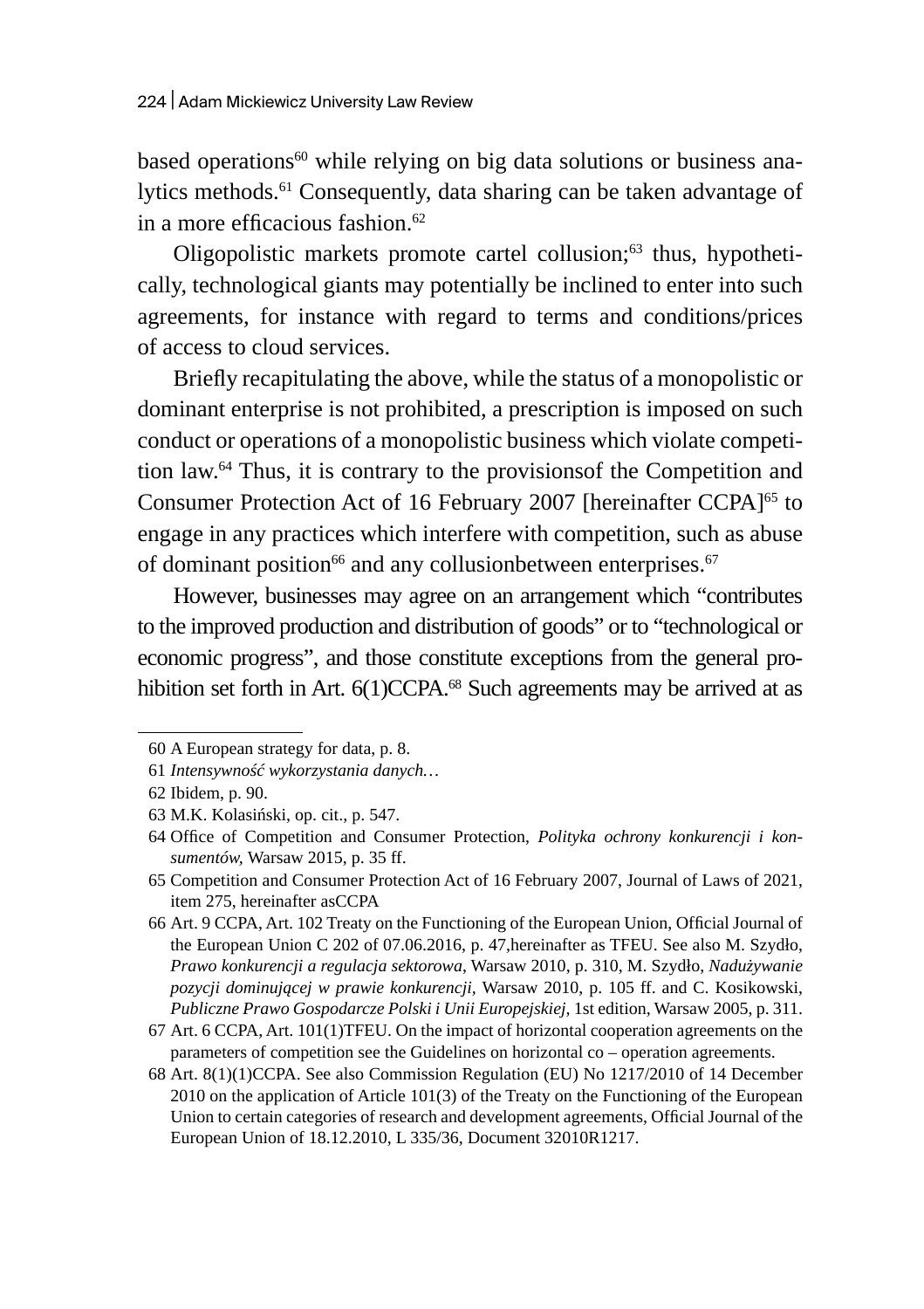part of the efforts contributing to the data – driven economy. $^{69}$  For instance, within the framework of the single European health data space, $\frac{70}{10}$  this may involve the creation of digital infrastructure to gather and process data for future medical research or pharmacovigilance. Also, one may aim to develop an application to monitor health or support a patient's compliance with their dosing regimens.<sup>71</sup> The general prohibition on agreements of thiskind is suspended to allow for benefits that might not be achieved otherwise, $72$ such as the aforementioned contribution to technological progress, and the enhanced production/distribution of goods, in other words the pursuit of general economic goals and ensuring<sup>73</sup> welfare to the consumers.<sup>74</sup> It is conceivable that the requirements specified inArt. 8(1)CCPA<sup>75</sup> are likely to be satisfied in connection with actions undertaken to implement the new approach and, ultimately, to function in a genuine data economy.

#### **Conclusions**

The data – driven economy offers tremendous opportunities for the EU and domestic economies.<sup>76</sup> At the same time, there area number of risks and negative outcomes involved.77 These include the sharing of company confidential data as well as information which is subject to intellectual property protection laws and the potential loss of competitive

72 Art. 8 (3)(1 )CCPA and Office of Competition and Consumer Protection, op. cit., p. 32.

<sup>69</sup> By way of analogy to A. Jurkowska – Gomułka, op. cit., pp. 19–38 and M. Jacolik, op. cit., pp. 69–82.

<sup>70</sup> On the single European space for health data,see A European strategy for data, pp. 29–30.

<sup>71</sup> On the use of shared health data and related applications, seethe Guidance on the Regulation on non – personal data, p. 10.

<sup>73</sup> M. Sachajko, *Sankcjonowanie naruszeń zakazu praktyk ograniczających konkurencję na podstawie unijnego oraz krajowego prawa ochrony konkurencji,* Poznań 2018, p. 260 ff.

<sup>74</sup> M. Krasnodębska – Tomkiel, *Przedmowa,* in: *Wyłączenia grupowe spod zakazu porozumień ograniczających konkurencję we Wspólnocie Europejskiej i w Polsce,* ed. A. Jurkowska, T. Skoczny, Warsaw 2008, p. 7.

<sup>75</sup> Art. 8(1) CCPA.

<sup>76</sup> See also M. Borowik, L. Maśniak, R. Kroplewski, H. Romaniec, *Przemysł +…*, p. 5.

<sup>77</sup> See G. Koloch, K. Grobelna, K. Zakrzewska – Szlichtyng, B. Kamiński, D. Kaszyński *Intensywność wykorzystania danych w gospodarce a jej rozwój – analiza diagnostyczna….*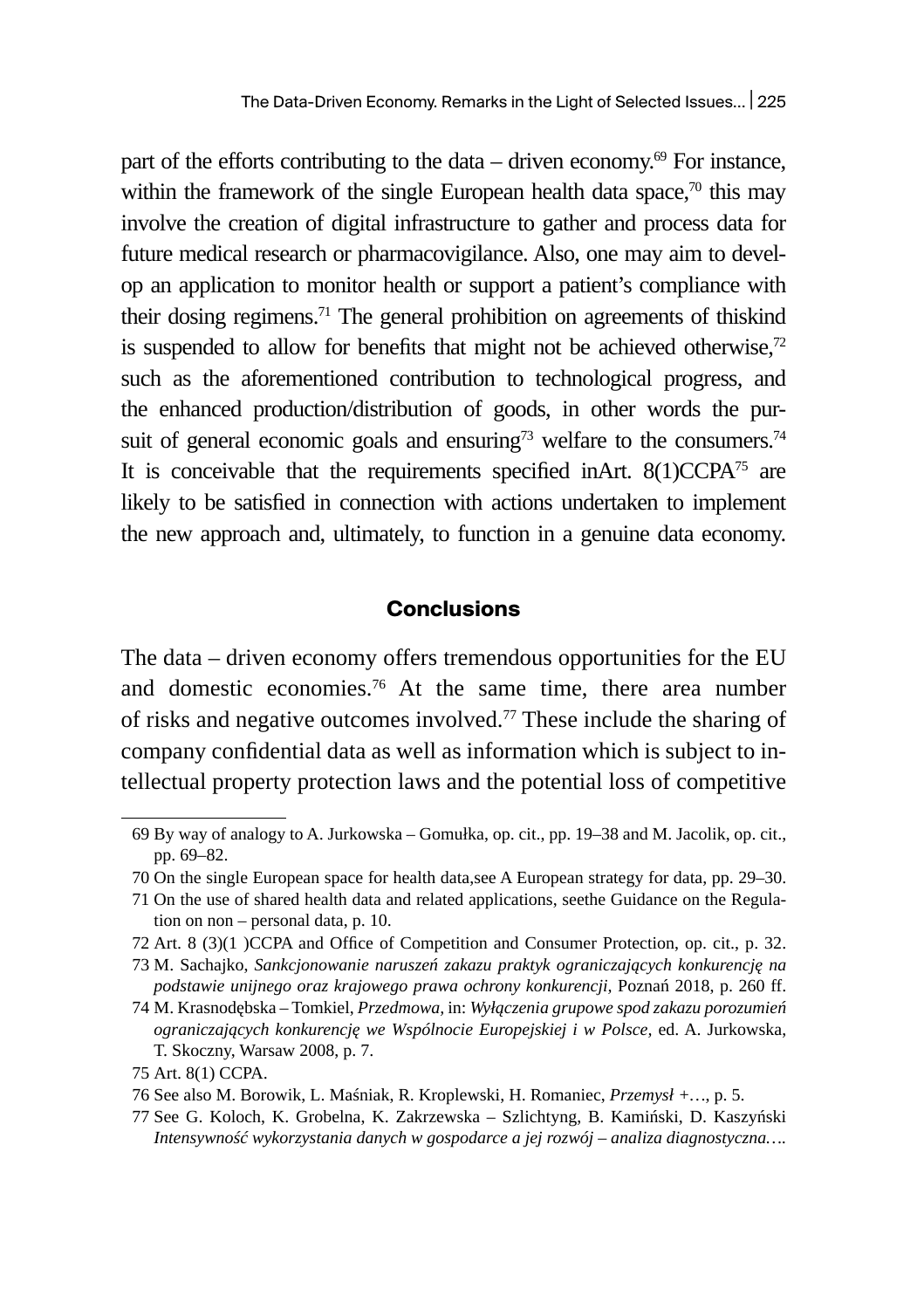advantage for certain enterprises. Also, there may be foreseeable violations of the freedom of economic activity – the cornerstone of the social market economy which in its turn is a mainstay of the economic system in the Republic of Poland.<sup>78</sup> To the furthest extent possible, the legal system should ensure the elimination of the potential threats arising from the implementation of the new approach to the development and subsequent functioning in the realities of an economy which efficiently utilizes data, by means of adjusting sectoral regulations and the competition law.79The risk of establishing monopolies and oligopolies may result in hypothetically detrimental outcomes in the development of an economy that makes effective use of data. However, the circumstances laid down as exceptions from the prohibition of collusion, which qualify as admissible under the CCPA, may actually promote that development.

At this point, another question may be posed. The discussed transformation is no doubt an opportunity for the economy<sup>80</sup>, but it remains to be resolved whether this applies to all businesses or only the SMEs, the "weaker" players in the market economy, especially given the vision which accommodates the needs of the SMEs in particular.<sup>81</sup>

#### **References**

Błaszczyk M., Przedsiębiorstwo jako elastyczny system zasobów, "Handel Wewnętrzny" 2017, vol.I, no. 3.

Grego-Planer D., *Potencjał konkurencyjny ukrytych liderów polskiej gospodarki*, Toruń 2016.

<sup>78</sup> Art. 20 CRP.

<sup>79</sup> Legislative adjustments have already been undertaken by some Member States. For instance French Digital Republic Brill allowing the public sector to access certain private sector data of general interest, or the Finnish Forest Act obliging forest owners to share information related to the management of the forest with the public sector. Discussions on adapting the competition rules to make them better equipped for the data economy are for example ongoing in Germany. See A European strategy for data, p. 6 notes 14 and 16.

<sup>80</sup> Ibidem, p. 4 ff.

<sup>81</sup> Guidance on sharing private sector data, p. 1. See also Draft Report on a European strategy for data, p. 9.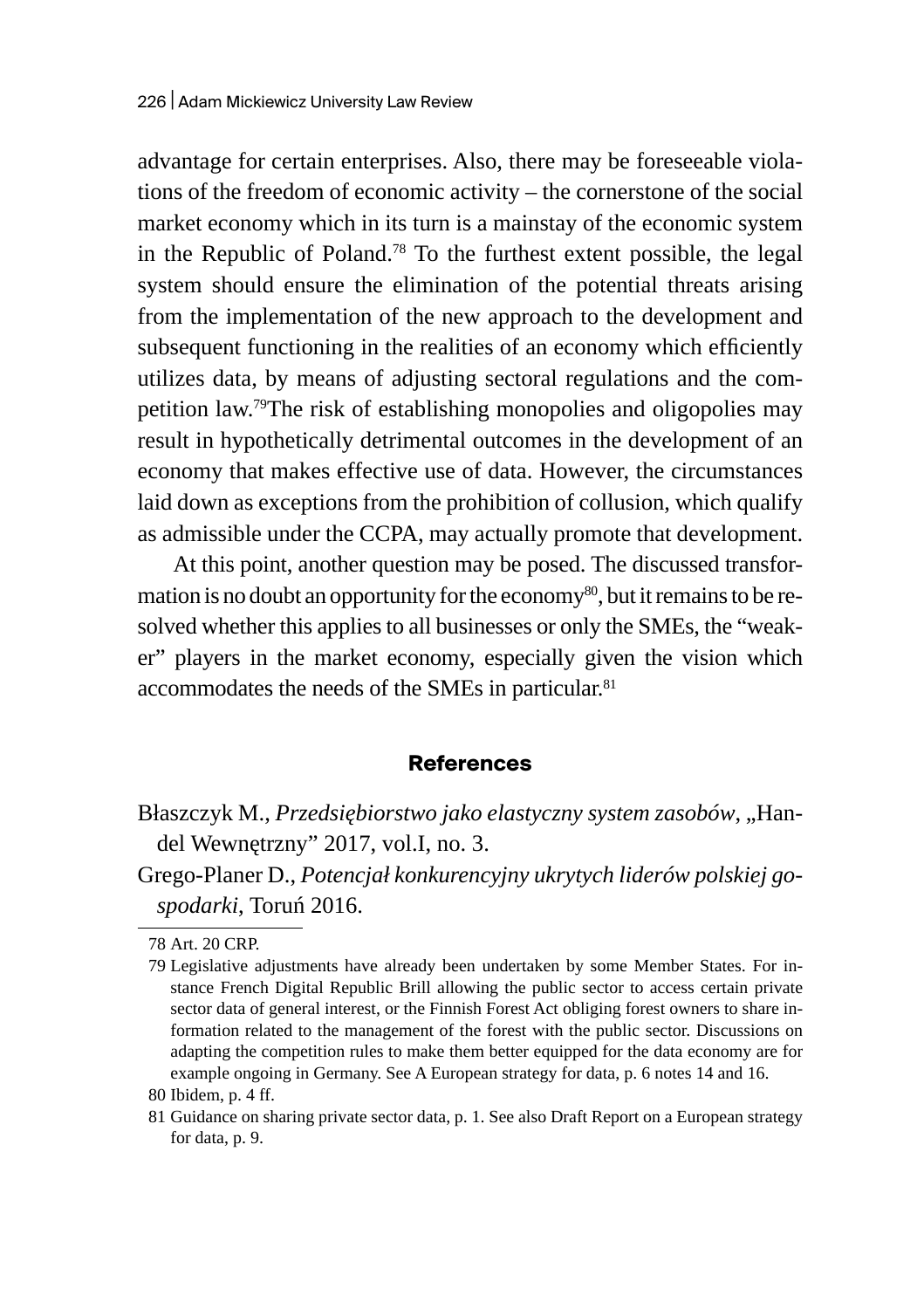- Jacolik M., *Rozwój elektromobilności w Polsce w kontekście wybranych*  zagadnień prawakonkurencji, "Zeszyt Studencki Kół Naukowych Wydziału Prawa i Administracji UAM" 2019, no. 9.
- Jurkowska-Gomułka A., *Polityka elektromobilności i polityka konkurencji: korelacje*,in: *Prawne i ekonomiczne aspekty rozwoju elektromobilności*, ed. K. Kokocińska, J. Kola, Warszawa 2019.
- Kokocińska K., *Prawny mechanizm prowadzenia polityki rozwoju w zdecentralizowanych strukturach władzy publicznej*, Poznań 2014.
- Kokocińska K., *Współzależność prawa i programowania*, in: *Administracja astrategie ipolityki publiczne*, ed. A.Jurkowska-Gomułka, Warszawa 2016.
- Kokocińska K., *Wybrane formy prowadzenia polityki rozwoju*, in: *Instrumenty i formy prawne działania administracji gospodarczej*, ed. B. Popowska, K. Kokocińska, Poznań 2009.
- Kokocińska K., *Współdziałanie podmiotów władzy publicznej na rzecz rozwoju*, "Ruch prawniczy, ekonomiczny i socjologiczny" 2015, no. 3.
- Kolasiński M.K., *Unijne prawo konkurencji*, in:*Podstawy prawa Unii Europejskiej z uwzględnieniem Traktatu z Lizbony*, ed. J. Galster, Toruń 2010.
- Kołacz J., *Swobody cząstkowe a swoboda działalności gospodarczej,*  "Ruch prawniczy, ekonomiczny i socjologiczny" 2008, no. 2.
- Kosikowski C., *Publiczne Prawo Gospodarcze Polski i Unii Europejskiej*, Warszawa 2005.
- Kosiński E., *Aspekt prawny wolności gospodarczej*, "Kwartalnik Prawa Publicznego" 2003, vol. 3, no. 4, 2003.
- Krasnodębska Tomkiel M., *Przedmowa*, in: *Wyłączenia grupowe spod zakazu porozumień ograniczających konkurencję we Wspólnocie Europejskiej i w Polsce*, ed. A. Jurkowska, T. Skoczny, Warszawa 2008.

Miąsik D., *Reguła rozsądku w prawie antymonopolowym*, Zakamycze 2004.

- Michalak A., *Ochrona tajemnicy przedsiębiorstwa. Zagadnienia cywilnoprawne*, Zakamycze 2006.
- Norgren C., *Sprawnie funkcjonujące rynki wyzwanie dla urzędów antymonopolowych irządów,* in: *Ochrona konkurencji i konsumentów w Polsce i Unii Europejskiej (studia prawno-ekonomiczne)*, ed. C. Banasiński, Warszawa 2005.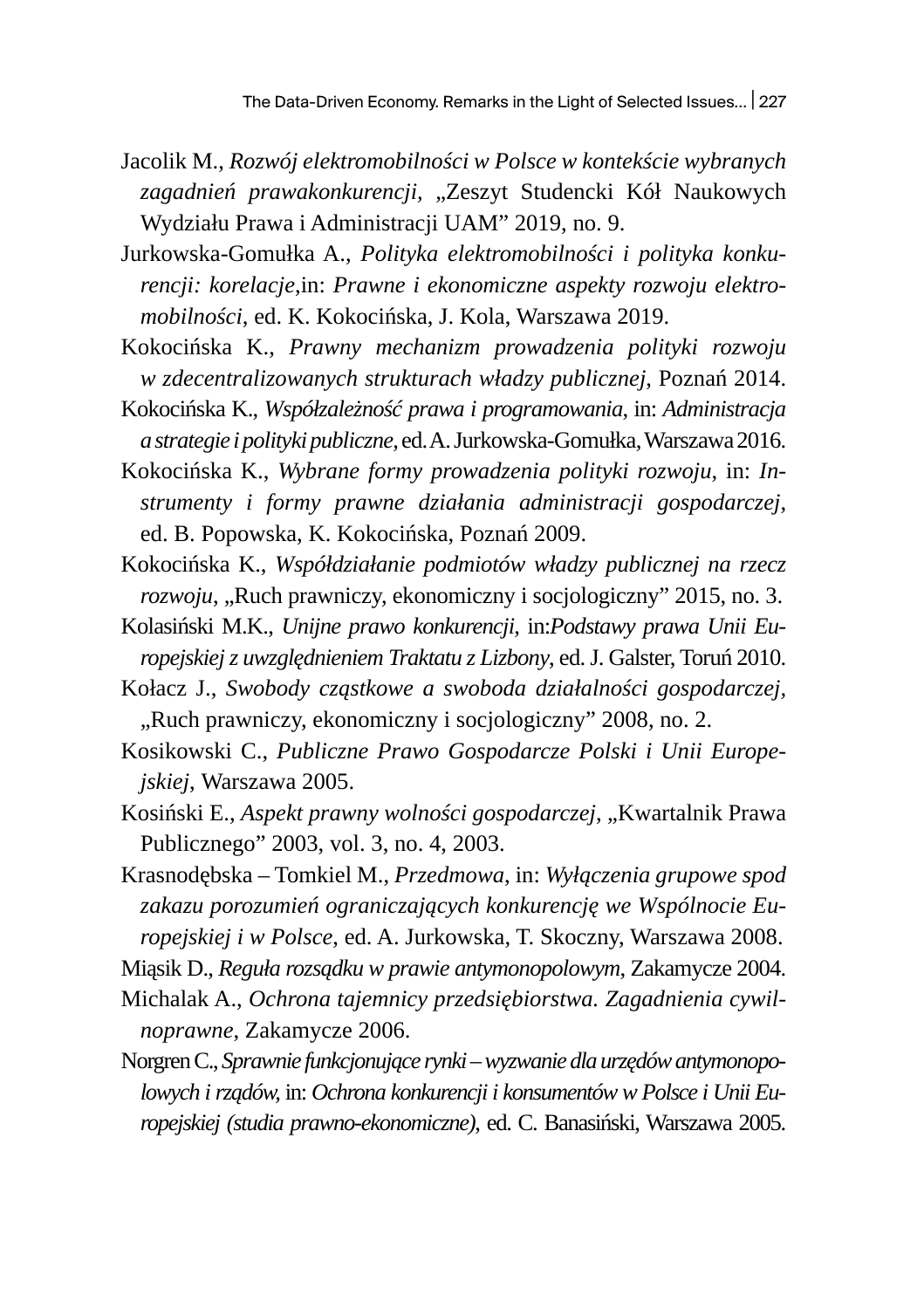- Pawłowicz K., *Prawo człowieka do swobodnej działalności gospodarczej*, in: *Prawa człowieka w społeczeństwie obywatelskim*, ed. A. Rzepliński, Warszawa 1993.
- Próchniak E., Zygadło J., *Ochrona konkurencji i konsumentów*, Bydgoszcz 1998.
- Sachajko M., *Sankcjonowanie naruszeń zakazu praktyk ograniczających konkurencję na podstawie unijnego oraz krajowego prawa ochrony konkurencji*, Poznań 2018.
- Strzyczkowski K., *Prawo gospodarcze publiczne*, Warszawa 2011.
- Stankiewicz M. J., *Konkurencyjność przedsiębiorstwa. Budowanie konkurencyjności przedsiębiorstwa wwarunkach globalizacji*, Toruń 2002.
- Szydło M., *Nadużywanie pozycji dominującej w prawie konkurencji*, Warszawa 2010.
- Szydło M., *Prawo konkurencji a regulacja sektorowa*, Warszawa 2010.
- Urząd Ochrony Konkurencji i Konsumentów, *Polityka ochrony konkurencji i konsumentów,* Warszawa 2015.
- Węgrzyn J., *Wolność prowadzenia działalności gospodarczej,* in: *Realizacja i ochrona konstytucyjnych wolności i praw jednostki w polskim porządku prawnym*, ed. M. Jabłoński, Wrocław 2014.
- Directive EU 2019/1024 of the European Parliament and of the Council of 20 June 2019 on open data and the  $re$  – use of public sector information, Official Journal of the European Union of 26.06.2019, L 172/56, Document 32019L1024.
- Directive EU 2016/943 of the European Parliament and of the Council of 8June 2016 on the protection of undisclosed know – how and business information against their unlawful acquisition, use and disclosure, Official Journal of the European Union of 15.06.2016, L 157/1, Document 32016L0943.
- Constitution of the Republic of Poland of 2 April 1997, Journal of Laws no. 78, item 483, as amended.
- Proposal for a Regulation of the European Parliament and of the Council on European data governance, Brussels, 25.11.2020, Document 52020PC0767, COM, 2020, 767 final, 2020/0340, COD.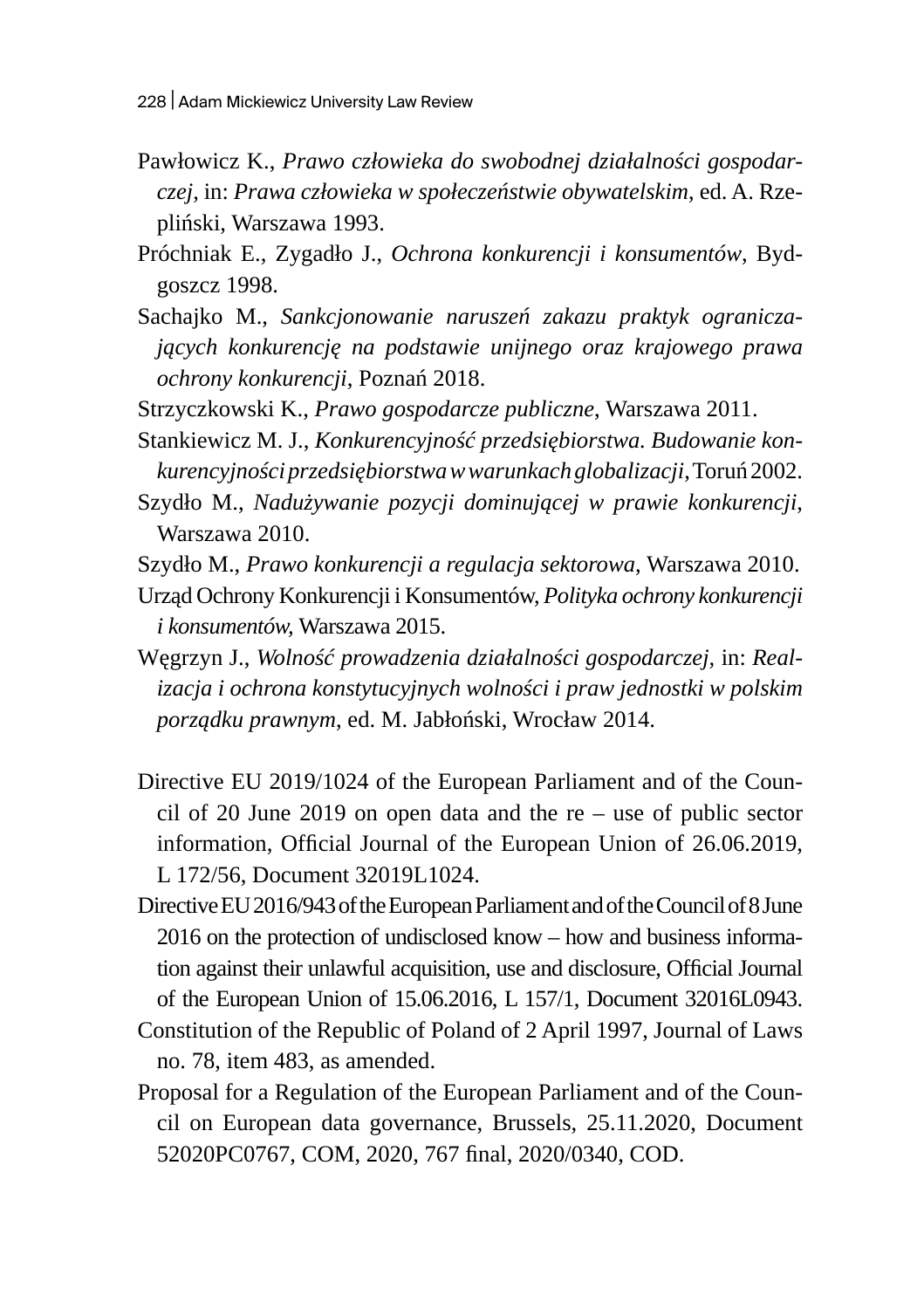- Regulation EU 2016/679 of the European Parliament and of the Council of 27 April 2016 on the protection of natural persons with regard to the processing of personal data and on the free movement of such data, and repealing Directive 95/46/EC, Official Journal of the European Union of 04.05.2016, L 119/1, Document 32016R0679.
- Regulation EU 2018/1807 of the European Parliament and of the Council of 14 November 2018 on a framework for the free flow of non – personal data in the European Union, Journal of the European Union of 28.11.2018, L 303/59, Document 32018R1807.
- Regulation EU 2019/881 of the European Parliament and of the Council of 17 April 2019 on the European Union Agency for Cybersecurity and on information and communications technology cybersecurity certification and repealing Regulation, EU, No 526/2013, Official Journal of the European Union of 07.06.2019, L 151/15, Document 32019R0881.
- Commission Regulation EU No 1217/2010 of 14 December 2010 on the application of Article 101(3) of the Treaty on the Functioning of the European Union to certain categories of research and development agreements, Official Journal of the European Union 1of 8.12.2010, L 335/36, Document 32010R1217.
- Treaty on the Functioning of the European Union, Official Journal of the European Union C 202 of 07.06.2016
- Development Policy Act of 6 December 2006, Journal of Laws of 2020, item 1378.
- Act on Combating Unfair Competition of 16 April 1993, Journal of Laws of 2020, item 1913.
- Competition and Consumer Protection Act of 16 February 2007, Journal of Laws of 2021, item 275.
- Rationale to the Judgment of the Constitutional Tribunal of 19 January 2010, SK 35/08.
- White Paper on Artificial Intelligence  $-$  A European approach to excellence and trust, Brussels, 19.02.2020, Document 52020DC0065, COM, 2020, 65 final.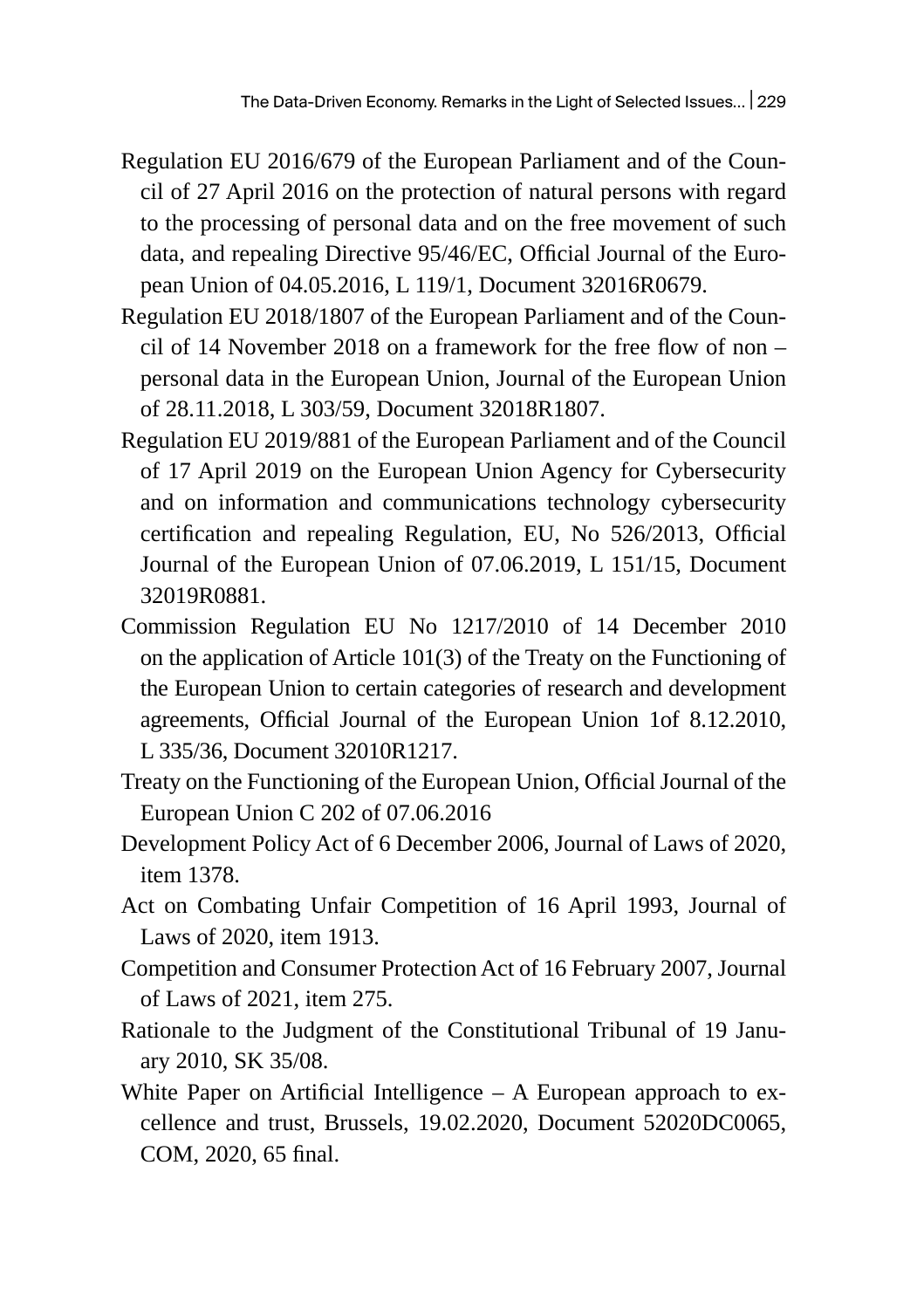- European Data Protection Supervisor, Summary of the Opinion of the on EDPS Opinion on the European strategy for data, 2020/C 322/04.
- Communication from the Commission to the European Parliament, the Council, the European Economic and Social Committee and the Committee of the Regions A Digital Single Market Strategy for Europe SWD, 2015, 100 final, Brussels, 06.05.2015, Document 52015DC0192, COM, 2015, 192 final.
- Communication from the Commission to the European Parliament, the Council, the European Economic and Social Committee and the Committee of the Regions*A European strategy for data,* Brussels, 19.02.2020, Document 52020DC0066, COM, 2020, 66 final.
- Communication from the Commission EUROPE 2020 *A strategy for smart, sustainable and inclusive growth*, Brussels, 03.03.2010, Document 52010DC2020, KOM, 2010, 2020 final.
- Communication from the Commission to the European Parliament, the Council, the European Economic and Social Committee and the Committee of the Regions Shaping Europe's digital future, Brussels, 19.02.2020, Document 52020DC0067, COM, 2020, 67 final.
- Communication from the Commission Guidelines on the applicability of Article 101 of the Treaty on the Functioning of the European Union to horizontal co – operation agreements, Official Journal of the European Union of 14.01.2011, C 11/1, Document 52011XC0114, 04.
- Communication from the Commission to the European Parliament and the Council Guidance on the Regulation on a framework for the free flow of non-personal data in the European Union, Brussels, 29.05.2019, Document 52019DC0250, COM, 2019, 250 final.
- <https://www.europarl.europa.eu/meetdocs/2014\_2019/plmrep/COM-MITTEES/ITRE/PR/2021/02–23/1212999PL.pdf>

<https://www.gov.pl/web/cyfryzacja/gospodarka-oparta-o-dane-przemysl> <https://ec.europa.eu/commission/presscorner/detail/en/QANDA\_20\_2103> <https://www.europarl.europa.eu/factsheets/pl/sheet/82/polityka-konkurencji>